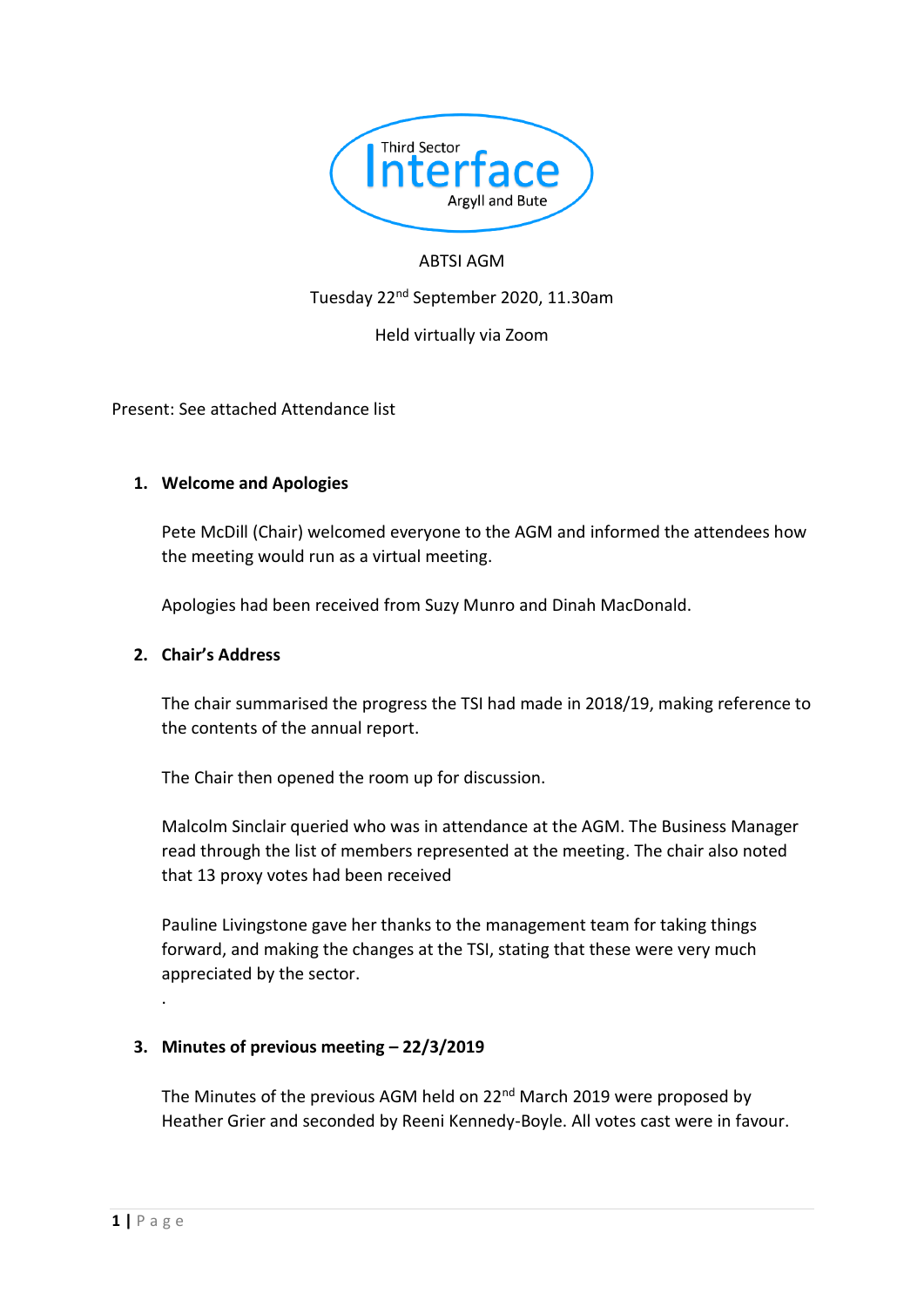## **4. Treasurer's report and Presentation of Accounts**

John Stevens, the TSI Treasurer, presented the accounts to members for year ending 31st March 2019. The Treasurer explained the drop in both income and expenditure which was due to the completion of projects throughout the year. He noted that the financial position of the TSI remains strong with £321,064 in, restricted and unrestricted, reserves. The Treasurer advised members that there had been a clean audit report from the TSI's auditors, Wylie and Bisset.

The Chair opened the room for discussion.

Heather Grier stated that she was delighted to see the accounts looking healthier, cleaner and neater and asked about the balance of £19k transport fund that had sat with the TSI for a number of years. The CEO clarified that this had been returned to the HSCP.

### **5. Adoption of Accounts**

The accounts were proposed by John Stevens and seconded by Jean Moffat. 25 members voted in favour therefore the accounts were adopted.

#### **6. Appointment of Auditors**

The Treasurer explained to members that the TSI regularly reviews the appointment of auditors and that, following a competitive tender process, Martin Aitken & Co were being recommended by the Directors, as the TSI's auditors for 2019/20.

The Chair opened the room for discussion of this appointment.

Heather Grier queried the change from Wylie and Bisset to Martin Aitken & Co, as she knew them the former as experienced charity accountants. The CEO explained the process of ascertaining Martin Aitken's competence to carry out the work and how impressive it had been that the firm had invested so much time in getting to know the charity's business.

John Stevens proposed the Appointment of Martin Aitken & Co as auditors and this was seconded by Moray Finch. 27 members voted in favour therefore Martin Aitken were appointed as the TSI's auditors.

## **7. Election of Directors**

As per the Articles of Association, one third of the directors (2) were required to step down from the TSI Board. Nicky Owens and John Stevens stood down.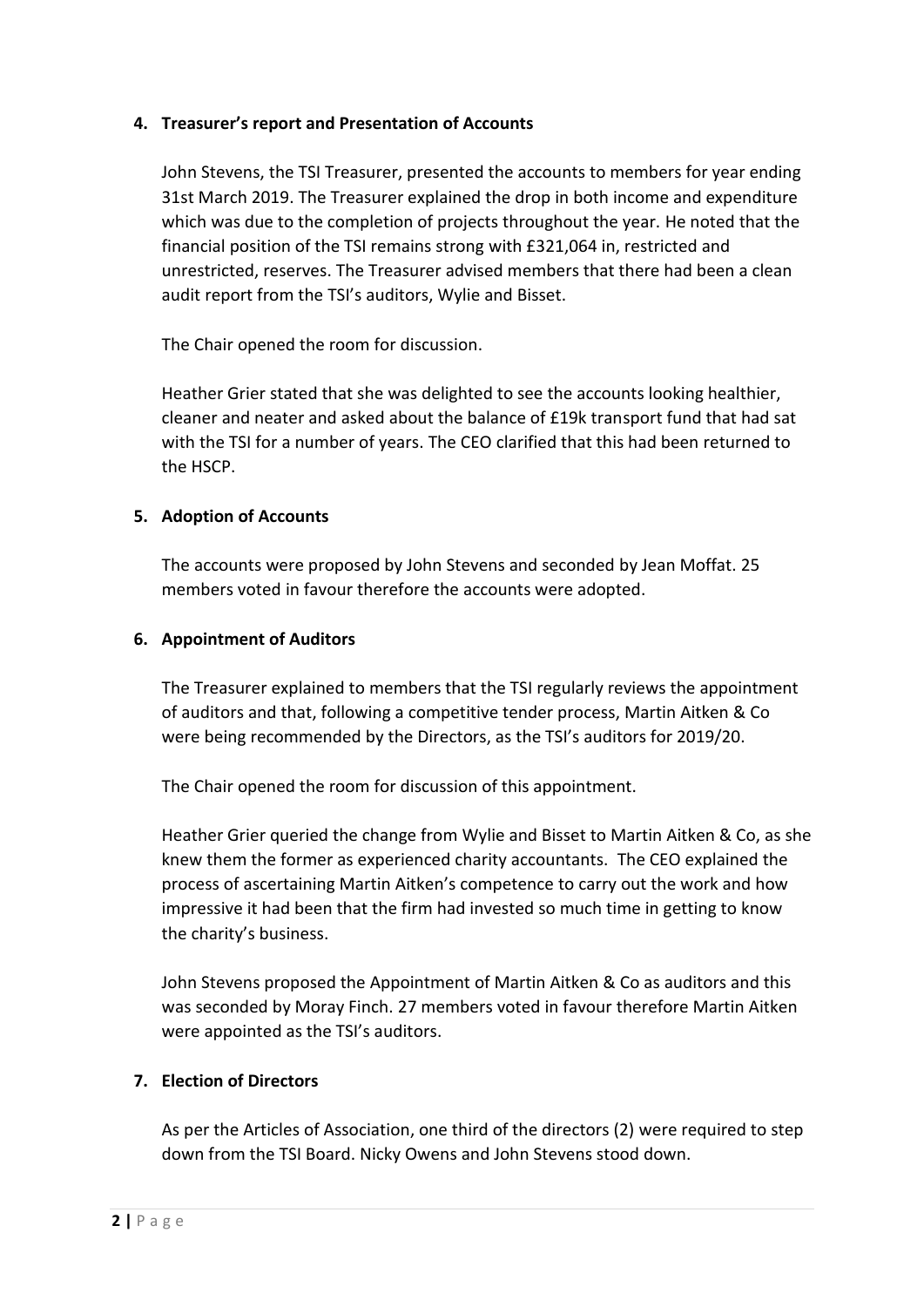Nicky Owens did not seek re-election. The chair thanked Nicky for his service and wished him well for the future.

Pete McDill proposed the re-election of John Stevens, and this was seconded by Heather Grier. 27 members voted in favour and John Stevens was re-elected to the board.

3 nominations had been received from potential new Board Members. Each application was read out in turn and after each application a vote took place, where:

- John Sharp from Dalmally was proposed by Jean Moffat and seconded by Heather Grier. 27 votes in favour were received so John Sharp was elected to the Board.
- Lillian Lynn from Dunoon was proposed by John Stevens and seconded by Jean Moffat. 27 votes in favour were received, therefore Lillian Lynn was elected to the Board.
- Nicola Porciani from Cardross was proposed by Sarah Murray and seconded by Pete McDill. 27 Votes in favour were received, therefore Nicola Porciani was elected to the board.

The Chair welcomed the new members to the board.

# **8. Chair closing remarks.**

The Chair informed the attendees that due to Scottish Governments Corporate Insolvency and Governance Act 2020 (Meetings of Scottish Charitable Incorporated Organisations) Coronavirus Regulations 2020, the relevant period in schedule 14 had been extended, allowing remote meetings to continue until the 30th December 2020. He encouraged all SCIO's to use the time to "future-proof" their constitutions to allow for remote meetings moving forward.

The formal part of the meeting was closed and the room was then opened up for general discussion.

Heather Grier thanked the CEO for doing a fabulous job, stating that she is really on the ball and represents the sector extremely well.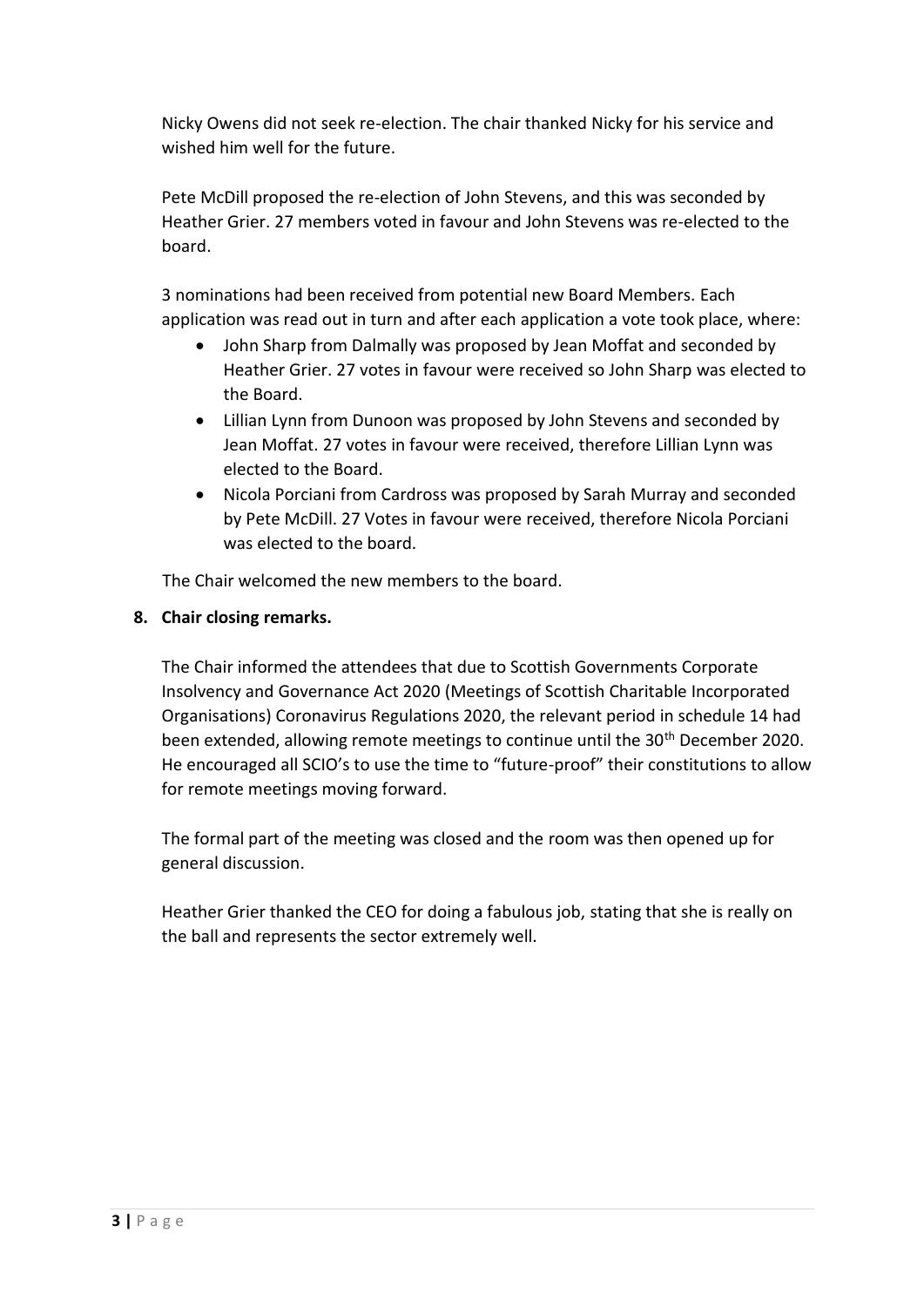#### **List of Attendees**

Pete McDill – Chair

John Stevens – Treasurer

Jean Moffat – Board member

Kirsteen Murray – CEO

Lauren Martin – Business Manager

Alex Stevenson – Live Argyll

Ailsa Clark – Inspiralba

Carol Graham – Versus Arthritis

Cathi Bertin – Befrienders

Cathy Proctor – Cowal Dog Training

Christine Bell – Crossroads

Gill Chasemore – Chit Chat

Graham Love – GRAB

Heather Grier – Strachur Hub

Hugh McLean – LOHO

Irene Stephenson – Grey Matters

Jo Bowden – LAAS

Joan Stewart – Shopper-aide

John Sharp – Member

Lillian Lynn – Member

Pauline Livingstone – Cowal Elderly Befrienders

Mairi Greig – MICT

Malcolm Sinclair – Pheonix Project

Margaret Wallace – Kintyre Sea Sports

Moray Finch – MICT

Nicola Poricani – Member

Reeni Kennedy-Boyle – Fyne Futures

Samantha Stubbs – Patchwork Nursery